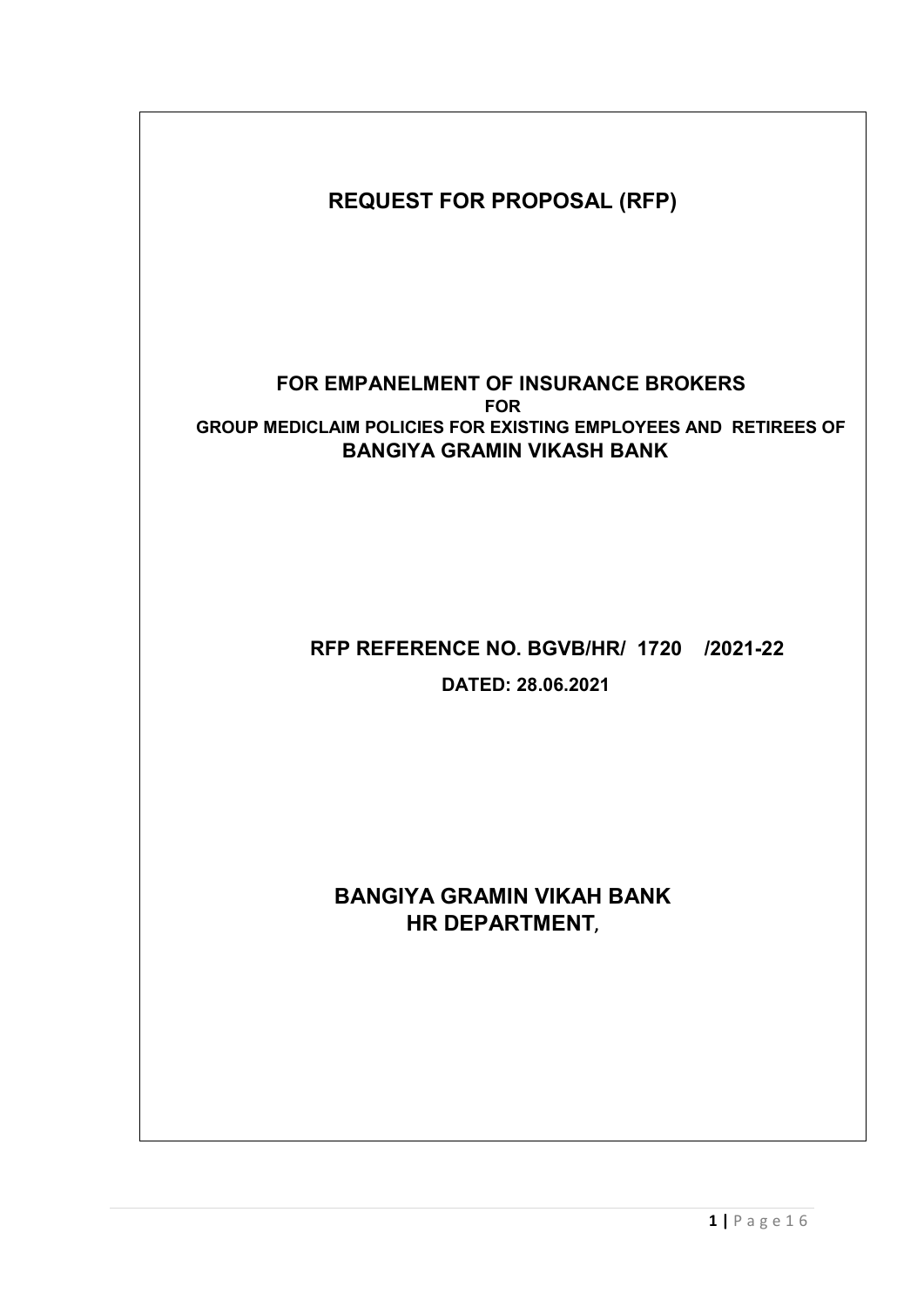# Bangiya Gramin Vikash Bank

## HR Department, Head Office, Chuanpur, NH-34 P.O-Berhampore, District-Murshidabad PIN-742101, West Bengal

# Request for Proposal (RFP) for Empanelment of Insurance Brokers

Tenders are invited by Bangiya Gramin Vikash Bank from IRDA licensed Insurance Broker companies operating in India for engagement of Insurance Broker with its HR Department for Group Mediclaim Policies for Existing as well as Retirees of Bangiya Gramin Vikash Bank. Only those brokers who fulfil the Pre-qualification criteria are eligible to participate in this tender.

The "Request for Proposal" (RFP) for the project is available on Bank's website (https://bgvb.in) in Tender Section. Interested bidders are requested to refer to the said RFP. Bids made strictly as per provisions of the RFP document should be submitted.

|                 | Date of commencement of bidding process                             | 1100 hrs | 28th June 2021                       |
|-----------------|---------------------------------------------------------------------|----------|--------------------------------------|
| 2               | Pre-bid meeting                                                     | 1100 hrs | 5 <sup>th</sup> July 2021            |
| 3               | Last date for bid submission                                        | 1500 hrs | 9 <sup>th</sup> July 2021            |
| $\overline{4}$  | Tentative Date and Time for opening of:                             | 1030 hrs | 13th July 2021                       |
|                 | Technical Bid - Eligibility details<br>Technical Bid - Detailed Bid |          |                                      |
| $5\phantom{1}$  | Tentative Presentation date for eligible bidders                    | 1230 hrs | 13 <sup>th</sup> July 2021           |
| $6\phantom{1}6$ | Tentative Date for opening of Financial Bid                         | 1530 hrs | 13 <sup>th</sup><br><b>July 2021</b> |

## TABLE OF CONTENTS

|   | Section 1 | Introduction & Instructions       |
|---|-----------|-----------------------------------|
|   | Section 2 | <b>Eligibility of Firms</b>       |
|   | Section 3 | Scope of Work                     |
|   | Section 4 | <b>Assessment Criteria</b>        |
| b | Section 5 | <b>Annexure &amp; Declaration</b> |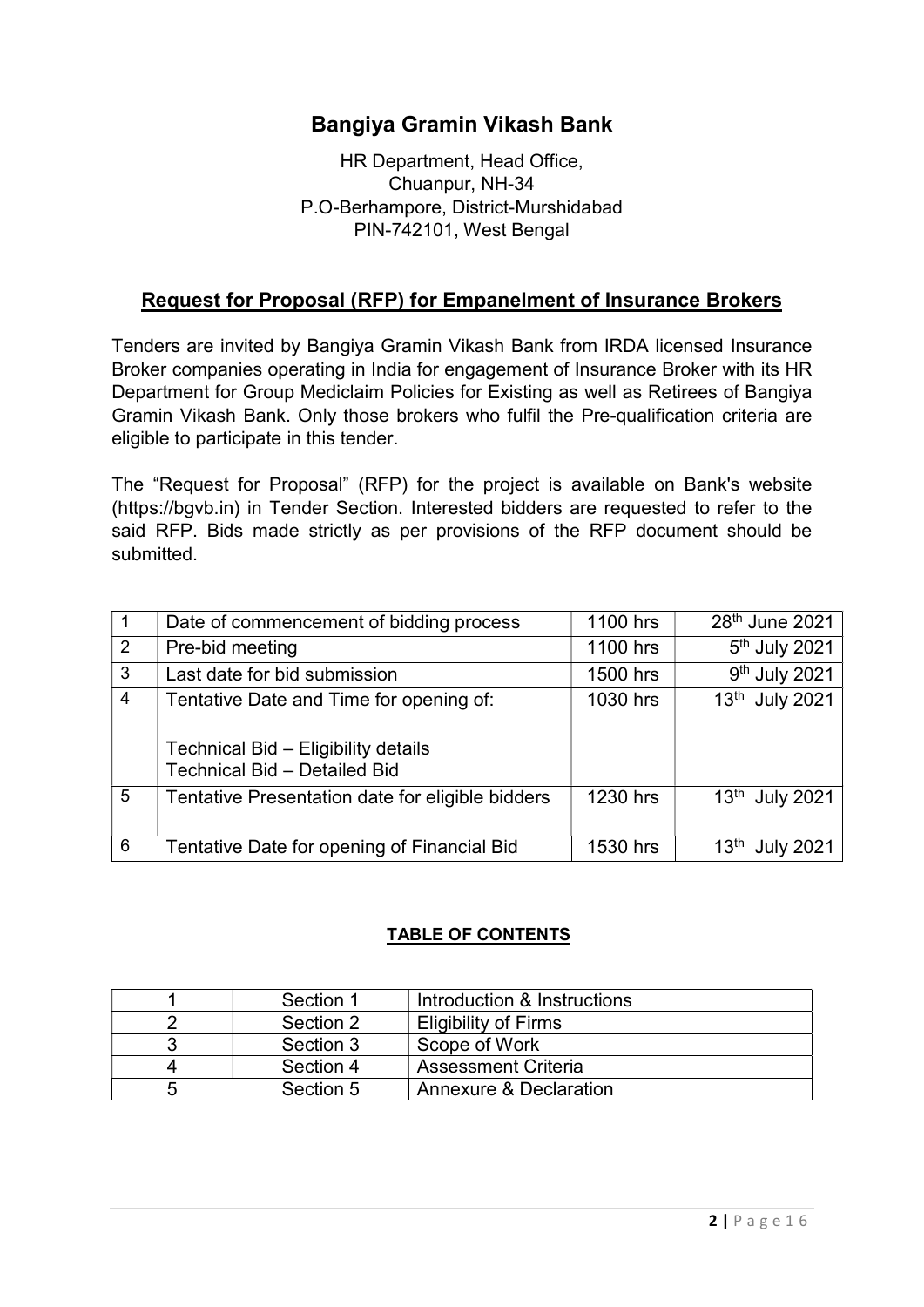# Section – I: Introduction & Instructions

1. Bangiya Gramin Vikash Bank (BGVB), a Regional Rural Bank established under Regional Rural Bank Act 1976 having its Head Office at Chuapur,NH34,Berhampur, P.O-Berhampur, Dist-Murshidabad, Pin-742101, West Bengal, invites proposals for empanelment / engagement of Insurance Brokers with its HR Department to assist it in pre-placement, placement, post-placement management of the 'Group Mediclaim Policies' and other related aspects for 'Group Mediclaim Policies' for its existing and retired employees and their spouses settled across the country.

2. Only well established and reputed Insurance Broking Firms which are Registered / Issued License by Insurance Regulatory and Development Authority (IRDA) are eligible for the engagement.

3. The Insurance Broking Firm should have experience in handling end to end health Insurance programme of large corporate covering employees / retirees and their families. Insurance Broking Firms with experience in handling Health Insurance programme for Regional Rural Bank/Banks in India would be given preference in empanelment.

4. All entries in the tender should be submitted in the Technical and Commercial formats as per enclosed annexure without any ambiguity.

5. (A) Technical bid will be opened on specified date and time as given in the RFP. Top 6 (six) bidders on the basis of score in technical bid will be invited for presentation.

(B) Financial bid of only those bidders will be opened who qualified through above process on the basis of technical bids.

 6. The Bank intends to shortlist three Insurance Broking Firms for empanelment by issue of this RFP. Out of the empanelled companies, one Insurance Broking Firm will be finally selected for servicing of the insurance policies, based on the lowest premium quote negotiated by them from Reputed Insurance Company (ies) acceptable to the Bank. The methodology for selection of broker on the basis of premium quotes will be advised separately to the shortlisted firms after completion of this exercise. The services of other two shortlisted Insurance Broking Firm may be utilised later in case of non-completion of terms of contract by the selected broker or in case introduction of co-broker is proposed.

7. All notices and correspondence to the bidder(s) shall be sent by email only, till finalization of tender takes place. Hence, the bidders are required to ensure that email address provided by them is valid.

8. At any time prior to the deadline for submission of tender, the Bank may for any reason, modify the RFP. As such bidders are requested to see Bank's web site (https://bgvb.in) once again before the last date of submission of bid to ensure that they have not missed any corrigendum uploaded against the said RFP. The responsibility of downloading the related corrigendum, if any, will be of the bidder only. No separate intimation in respect of corrigendum to this RFP (if any) will be sent to tenderer(s) who have downloaded the documents from the web site. In case any bidder has already submitted proposal before issue of corrigendum, the bidder may submit additional documents / information pertaining to that corrigendum, but only before the last date of submission of bid.

9. BGVB will organize a pre-bid meeting, to resolve any queries, bidders may have. Any further information will be provided to all bidders by BGVB as corrigendum. Any clarification in queries raised by any bidder will be communicated to all bidders. The exact date, time of the pre-bid meeting is as already stated in this RFP.

10. The Bank reserves the right to accept or reject any or all the proposals in whole or part without assigning any reasons.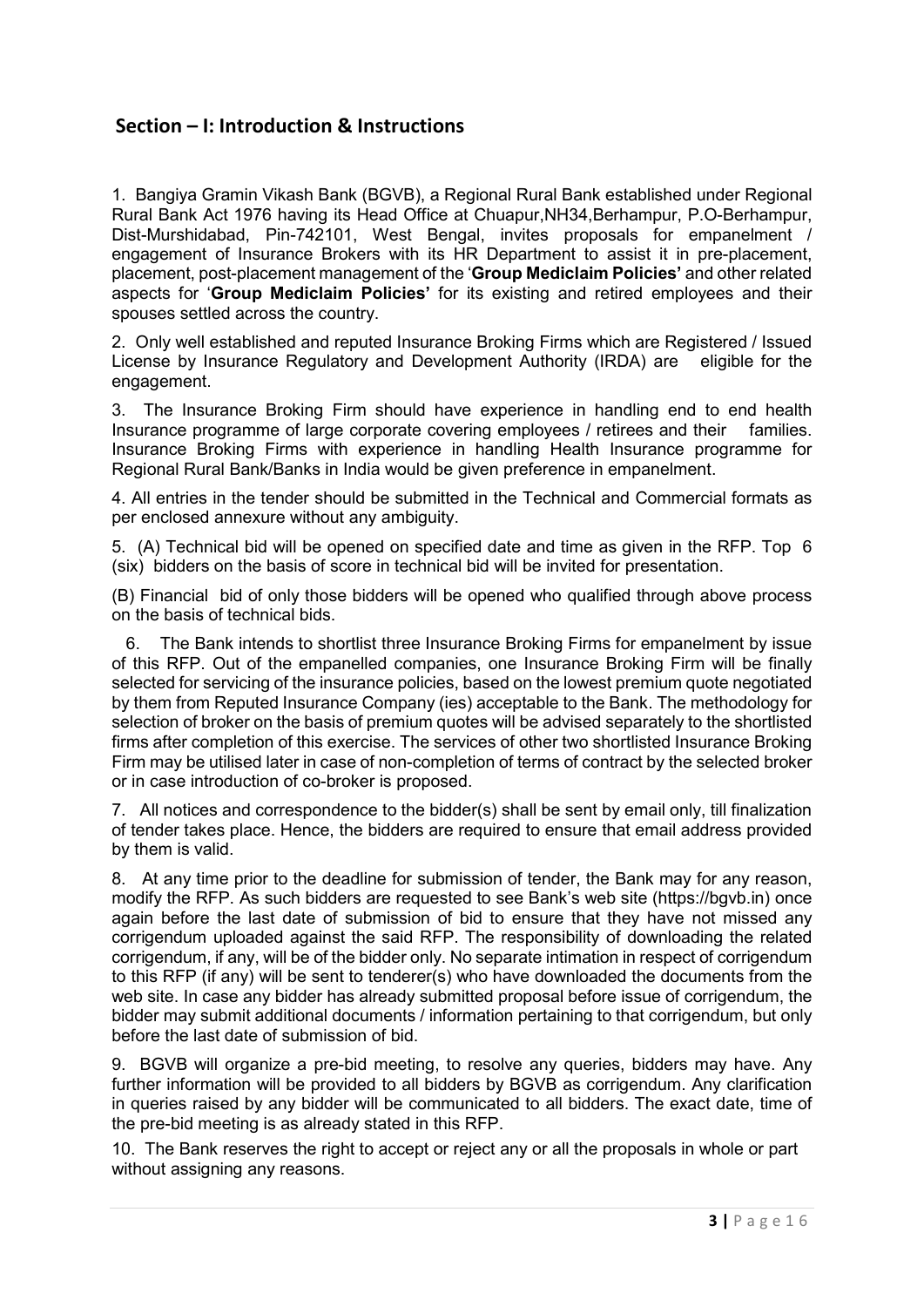11. The tender shall remain open from the pre-announced date & time till as much duration as mentioned in this RFP.

12. Bank reserves the right to cancel or reject or accept or withdraw or extend tender in full or part as the case may be without assigning any reason thereof.

13. No deviation of the terms and conditions of the tender document is acceptable. Submission of bid by any bidder confirms his acceptance of terms and conditions for the tender. No deviation to the technical and commercial terms and conditions is allowed. The selection of insurance broker resulting from this tender shall be governed by the terms and conditions mentioned therein.

14. Rate to be quoted should be in Indian Rupees (INR) only.

15. The bidders must submit all documents required as per terms of RFP. Any other document submitted which is not required as per terms of RFP shall not be considered.

16. The bid will be evaluated on the basis of the filled-in technical & commercial formats. The documents submitted by the bidder(s) will be scrutinized. In case any of the information furnished by the bidder is found to be false during scrutiny, the bid will be rejected.

17. During pre-qualification and evaluation of the tender, the Bank may, at its discretion, ask bidders for clarifications on their proposal. The bidders are required to respond within the time frame prescribed by the Bank.

18. The proposal may be submitted along with the covering letter about the proposal, accompanied by the information/documents indicated in the Annexures and the declaration signed by the authorized signatory with Seal of the Company. All pages are required to be signed.

19. This empanelment of Insurance Brokers would be exclusively for the purpose of 'Group Mediclaim Policies' for existing employees and retirees of BGVB. The panel of shortlisted Insurance Broker would be valid for three years.

20. Out of the three empanelled companies, one Insurance Broker will be finally selected for servicing of the insurance policies, based on the lowest premium quote negotiated by them from Reputed Insurance Company (ies) acceptable to the Bank. The tenure of the Insurance Broker finally selected for servicing the Group Mediclaim Policies would initially be for one policy year, and thereafter may be renewed for a maximum of another two terms of one year each, subject to review & satisfactory performance. In case of non-renewal of the contract of selected Insurance Broking/ Consulting Firm on review, selection of another broker will be made from the list of shortlisted Insurance Broking/ Consulting Firm.

#### Contact Persons:

- 1. Shri Sanjib Kumar Bhuyan General Manager (HR) Phone - +91 9874073575 e-mail – gmhr@bgvb.co.in
- 2. Shri Asish Kumar Biswas Chief Manager (HR) Phone - +91 9434720752 e-mail – cmadm@bgvb.co.in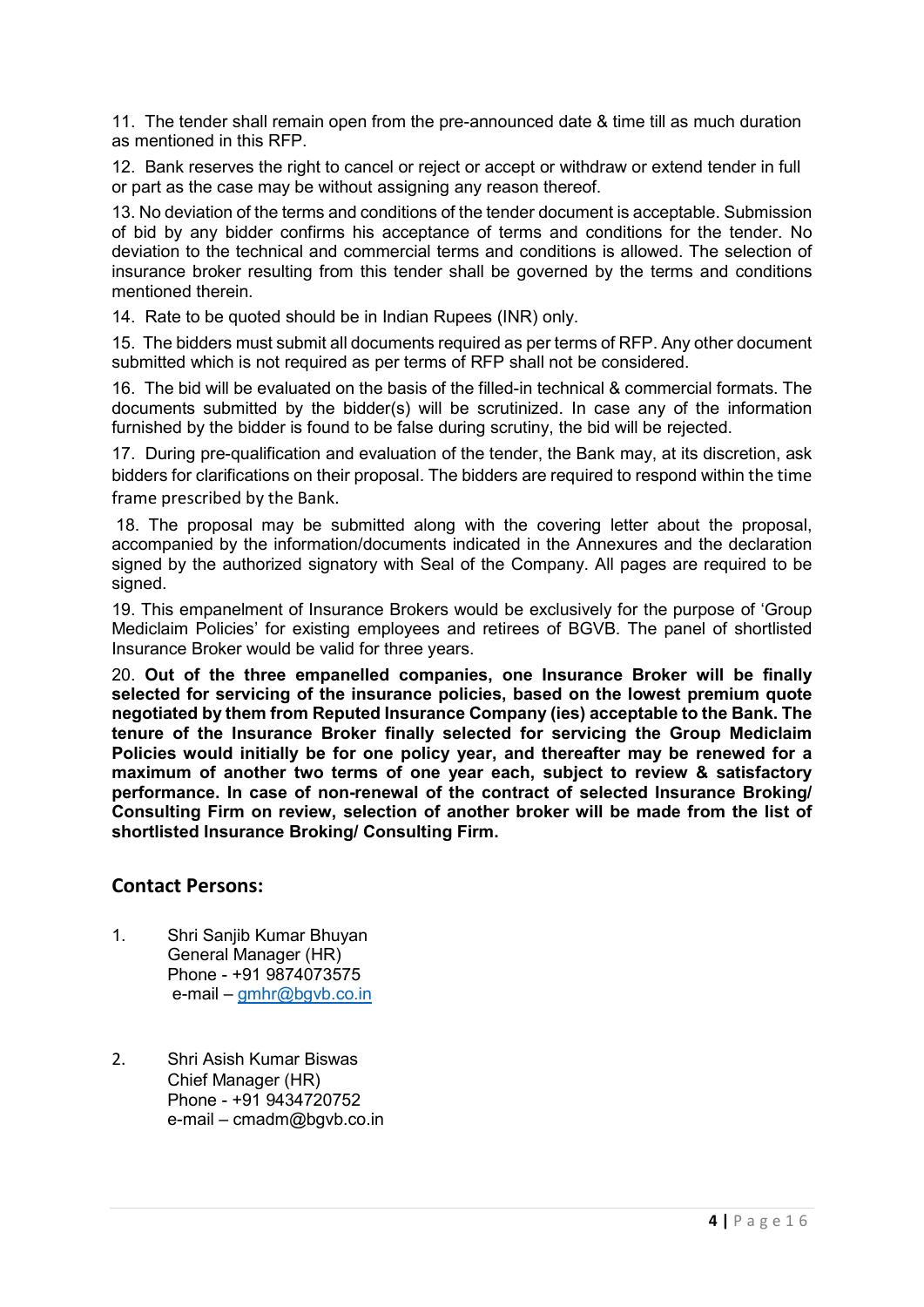# Section 2: Eligibility of Firms

#### A. Eligibility

 Insurance Broking Firms must satisfy the following pre-qualification criteria to be eligible to apply for empanelment. Respondents satisfying the following criteria only are eligible to submit their proposal:

a. This invitation to respond to the RFP is open only to reputed and well established registered companies / firms that are incorporated or registered under the Indian Companies Act, 1956.

**b.** The Insurance Broking Firms must be registered / issued license by Insurance Regulatory and Development Authority (IRDA).

c. The firm / company should have been in existence in India for a period of at least seven (7) years as on March 31, 2021, and their licenses should current and valid as on date. The Insurance Broking Firm should have brokered at least one Group Mediclaim Policy, which covers a minimum of 10,000 lives.

d. The proposal of the firm which does not meet any of the above criteria will not be evaluated further.

#### B. Disqualifications

Bank may at its sole discretion and at any time during the evaluation of proposal, disqualify any bidder, if the bidder:

a. is found to have made misleading or false representations in the forms, statements and documents submitted in proof of the eligibility requirements;

b. has failed to provide related clarifications, when sought; or

 c. has been suspended / delisted / blacklisted by any Govt. Ministry / Department / Public Sector Undertaking / IRDA / SEBI / IBA / Autonomous Body / Financial Institution / Court etc. for corrupt and fraudulent practices or blacklisted anytime in the past.

#### Section 3: Scope of Work

The Insurance Broker would be functioning as a Strategic Consultant for BGVB and would be assisting the Bank in pre-placement, placement and post-placement process of the Insurance programme.

#### I. Pre-Placement Services

The Insurance Broker would assist the Bank in customisation, design and placement of Group Mediclaim Policies with specific inputs in Cost Containment measures, Claims Handling, Grievance Redressal Process, Claims Tracking by Web based MIS, Communication Plans and Validation & Forecasting of Additional Coverage Benefits

#### II. Placement Services

The Insurance Broker would be assisting the Bank in the placement process as under:

- a. Determine evaluation criteria for Insurer selection in association with BGVB.
- b. Assess service requirements and Insurer capabilities in the marketplace.
- c. Request placement quotations from Insurers.
- d. Evaluate quotations.
- e. Placement of policies as per agreed terms and conditions.
- f. Data consolidation for endorsement and policy issuance.

| Final date for completion of Pre-Placement service      | 20th August, 2021             |
|---------------------------------------------------------|-------------------------------|
| <b>Commencement of Insurance Coverage for employees</b> | 28 <sup>th</sup> August, 2021 |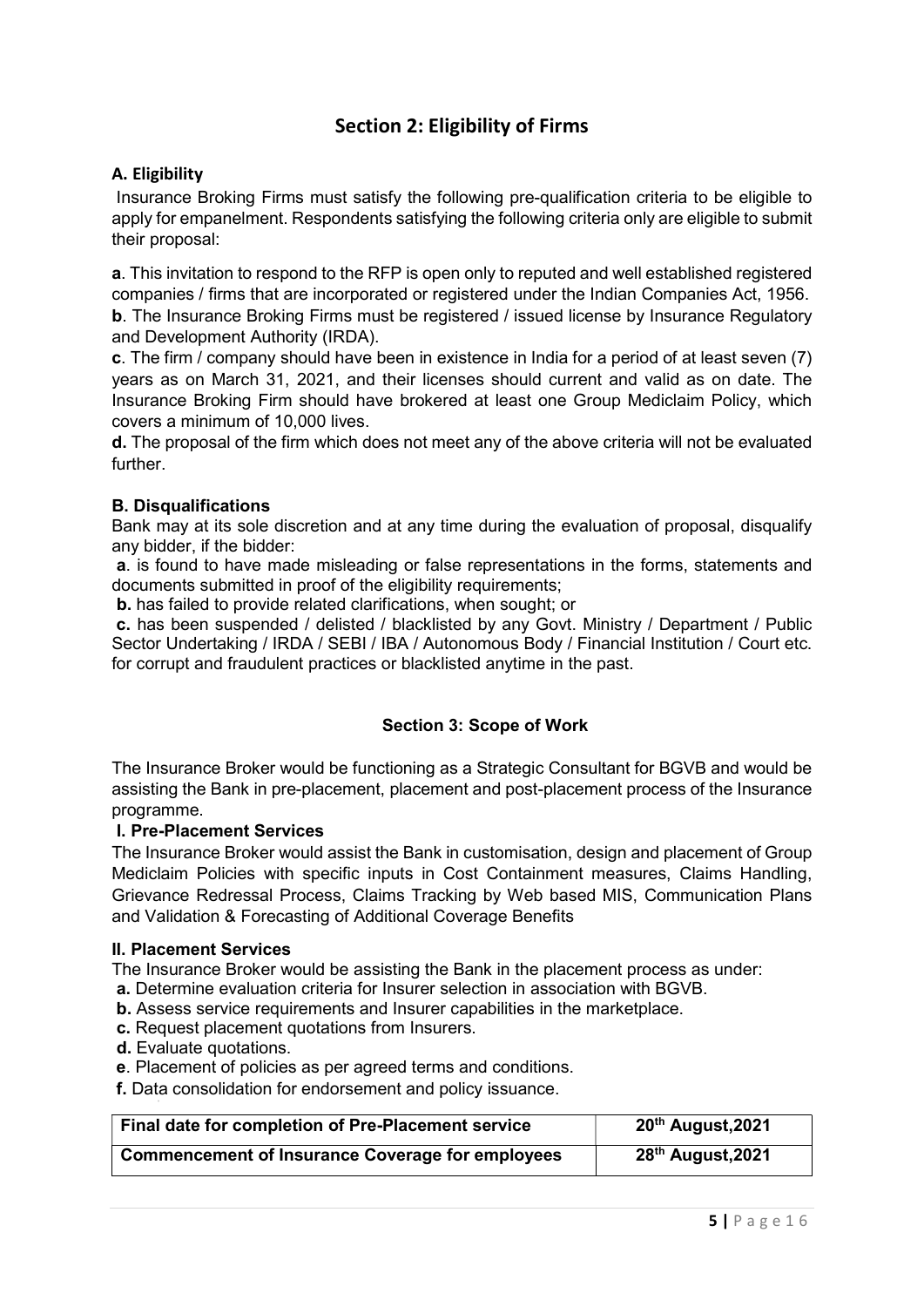#### III. Post-Placement Services

 The Insurance Broker would undertake the following actions as part of post-placement activities:

a. Servicing Support – The Insurance Broker would be Single point of contact for all services and establish clear escalation matrix for query resolution. They will be required to depute fulltime manpower at the Administrative Office of the Bank for servicing support. The Insurance Broker will ensure endorsement / claims settlement as per agreed terms and conditions, and arrange coordination meetings with the Insurance Company and TPA whenever required.

b. Communication Support – The Insurance Broker will arrange for communication assistance in case of any major change in plan design and will also arrange for Frequently Asked Question (FAQ) design.

c. Claim Monitoring & Periodic Review – The Insurance Broker will arrange for preparation and presentation of Monthly claims report / utilisation report. They will also arrange for Quarterly Third Party Administrator (TPA) data audit to ensure consistency between claims filed and claims cleared by the TPA.

d. Administration Support - The Insurance Broker will be required to manage membership data in consultation with BGVB, monitoring of corporate buffer (where applicable), calculation of monthly endorsement and coordination with TPAs in case of data deficiency.

#### Section 4: Assessment Criteria

#### A. Proposal Requirements

1. The response to the present tender will be submitted in two parts, i.e., the Technical Bid and the Financial Bid. The 'Technical Bid' will contain technical details as indicated in Annexure - I, and 'Financial Bid' will contain Pricing information as indicated in Annexure - II. The Technical Bid shall NOT contain any pricing or commercial information. If the Technical Bid is found to contain any price related information, then that technical Bid would be disqualified and would NOT be processed further.

2. The 'Technical Bid' and 'Financial Bid' shall be submitted in two separate sealed envelopes in the following manner:

Envelope – 1: Technical Bid (Superscribed as 'Technical Bid for empanelment / engagement of Insurance Broker in Bangiya Gramin Vikash Bank for Group Mediclaim Policies for BGVB Existing Employees and Retirees')

|   | <b>Covering Letter</b>            | <b>Executive Summary / Introduction</b>                                                                                                                                  |  |
|---|-----------------------------------|--------------------------------------------------------------------------------------------------------------------------------------------------------------------------|--|
| 2 | <b>Proposal Compliance Letter</b> | A signed letter by the authorised officer of the<br>company / firm certifying the proposal's<br>complete compliance with the RFP<br>specifications (as per Annexure – V) |  |
| 3 | <b>Technical Bid</b>              | As per Annexure - I                                                                                                                                                      |  |
|   | Documents per Annexure - I        | As per Annexure – I                                                                                                                                                      |  |
| 5 | <b>Declaration Certificate</b>    | As per Annexure - IV                                                                                                                                                     |  |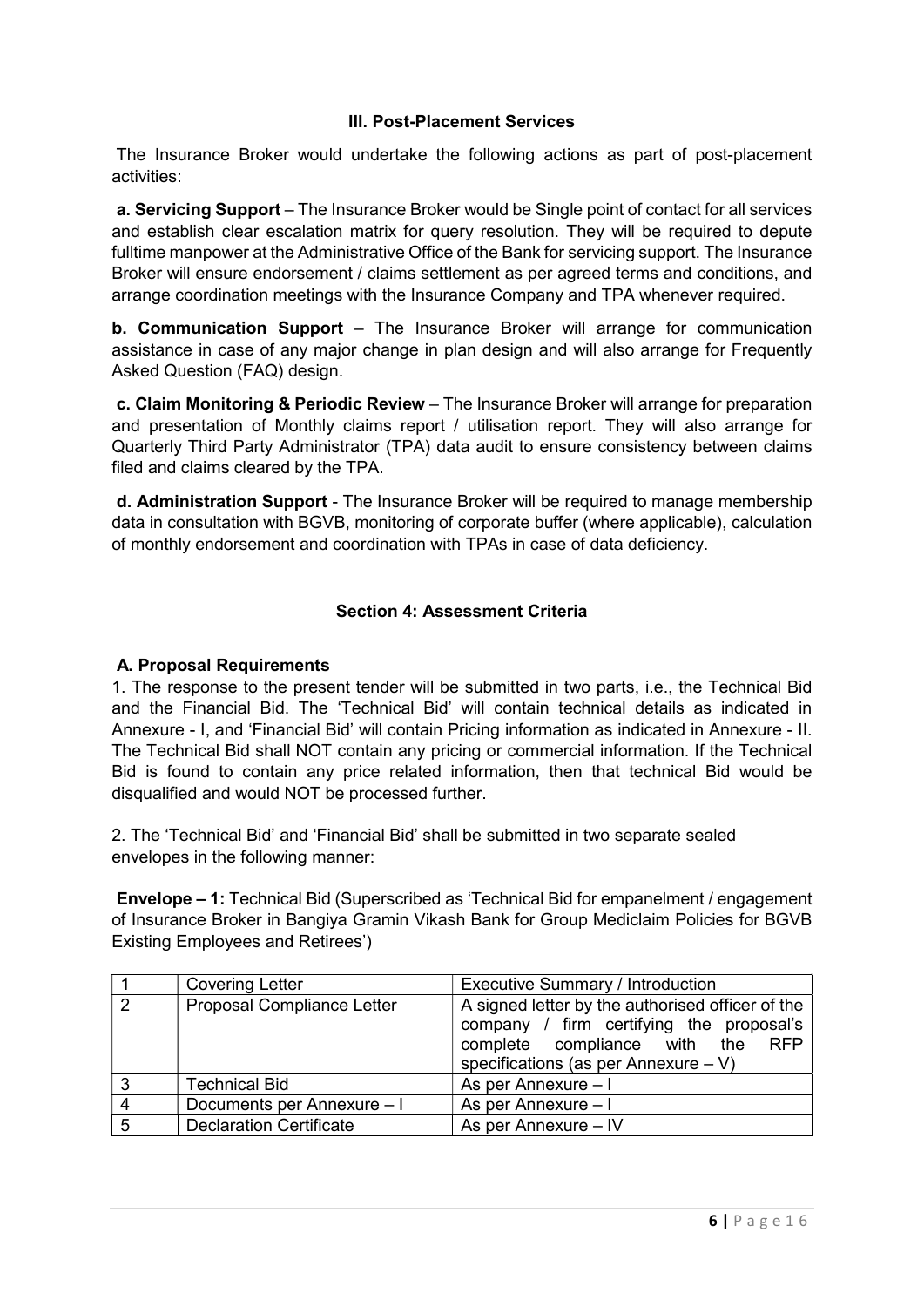Envelope – 2: Financial Bid (Superscribed as 'Financial Bid for empanelment / engagement of Insurance Broker in Bangiya Gramin Vikash Bank for Group Mediclaim Policies for BGVB Existing Employees and Retirees')

Both the envelopes to be submitted together in one sealed envelope (superscribed as 'Bid for empanelment / engagement of Insurance Brokers in Bangiya Gramin Vikash Bank for Group Mediclaim Policies for BGVB Existing Employees and Retirees').

3. Companies must qualify with minimum 50% marks in the technical evaluation. Top six qualified companies will be called for the presentation to the Evaluation Committee constituted for the purpose. In case of tie for the sixth place, all bidders in the sixth rank will be called for presentation.

4. The presentation should cover all aspects included in the scope of work as per this RFP. The Bidders may include specific value propositions / additions that they wish to provide. Bidders may also give complete details of their organizational structure, number of offices in India, experience in handling similar policies for Regional Rural Banks, Banks and PSUs which will be considered by the committee for evaluation.

5. Rate quoted in the 'Financial Bid' must be final. The proposal should not contain any 'cancellation clause' or 'conditional clause'.

6. Financial Bids of the top six (6) successful companies will be opened and thereafter will be submitted to the internal committee formed for the purpose. A final decision on the successful bidder will be taken based on techno-commercial evaluation in which the technical parameters, presentation and financial bids would be given weightage of 40%, 40% & 20% respectively.

#### B. Process to be adopted for Evaluation of the Bids

1. The evaluation of the bids received will be made on the basis of a techno commercial evaluation which will be done with 80% weightage for the technical component i.e. technical evaluation and presentation taken together, and 20% weightage for the commercial component.

 2. The technical evaluation would be done in two stages. In the first stage, Technical Bids in respect of only those bidders who fulfil the eligibility criteria indicated in the Section - 2 of this RFP will be considered for evaluation. The eligible technical Bids will be evaluated on the basis of Technical details and the points to be awarded as per evaluation matrix in Annexure – III. Bidders scoring less than 50% marks in technical evaluation will be declared ineligible.

 3. In the second stage of technical evaluation, top six (6) eligible bids will be selected for further evaluation on the basis of marks scored. The successful bidders will be invited to make a presentation to an internal committee constituted for the purpose. In case of tie, all companies at sixth rank will be invited to make the presentation. The internal committee will rank the presentations. All six (6) participants would be informed about their rank in the presentation.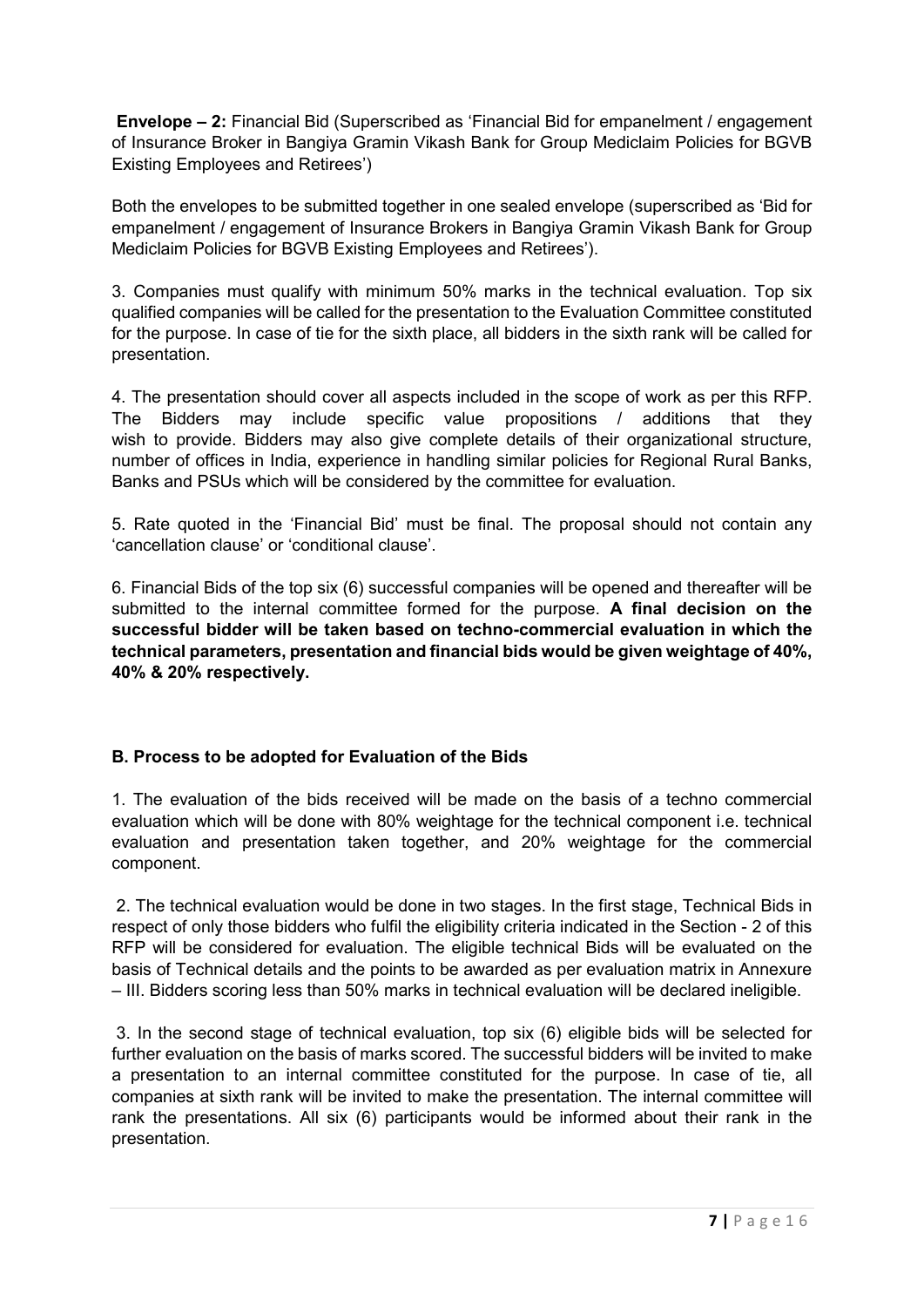4. The Commercial evaluation would be done by opening the Financial Bids of those bidders, who have qualified through the above process on the basis of evaluation of their Technical Bids. The commercial component would have 20% weightage and bidder quoting the lowest rate of fees would be treated as  $C_{LOW}$ . The commercial bid score would be arrived at by applying the formula  $(C_{LOW}/C)^*20$  (wherein C is the rate quoted by the bidder).

#### 5. A final decision will be taken on the basis of marks scored in the techno commercial evaluation in which the technical parameters, presentation and financial bids would be given weightage of 40%, 40% & 20% respectively.

#### C. Bangiya Gramin Vikash Bank reserves the right to:

1. Reject any or all responses received in response to the RFP without assigning any reason whatsoever.

2. Cancel the RFP / Tender at any stage, without assigning any reason whatsoever.

 3. Waive or Change any formalities, irregularities, or inconsistencies in this proposal (format and delivery). Such a change / waiver would be duly and publicly notified by issuing corrigendum against the tender on BGVB website.

4. Extend the time for submission of all proposals and such an extension would be duly notified on BGVB website.

 5. Select the next most responsive bidder if the first most responsive bidder evaluated for selection fails to result in an agreement within specified time frame.

6. Select the bidder for servicing the policies even if a single bid is received as response.

 7. Share the information / clarifications provided in response to RFP by any bidder, with all other bidder(s) / others, in the same form as clarified to the bidder raising the query.

#### D. Bid Submission

1. Intending Insurance broking firms / companies are required to submit their applications giving full particulars as per item A-1 above to the following address:

Shri Sanjib Kumar Bhuyan General Manager (HR) Bangiya Gramin Vikash Bank Head Office-Chuanpur, NH-34,Berhampur P.O- Berhampur, Dist – Murshidabad West Bengal Phone - +91 9874073575 , e-mail – gmhr@bgvb.co.in

2. The proposal needs to be submitted in hard copy in a sealed envelope. Proposals received by facsimile shall be treated as invalid and shall be rejected. Only detailed complete proposal in the form indicated, received within the closing time and date, shall be taken as valid.

3. The last date for submission of proposal is 1500 hrs on 9th July, 2021. Applications received thereafter may be rejected.

4. The bid should be signed by the bidder or any person duly authorized to bind the bidder to the contract. The signatory should give a declaration and through authenticated documentary evidence establish that he/she is empowered to sign the tender documents and bind the bidder. All pages of the tender documents except company brochures, if any, are to be signed by the authorized signatory.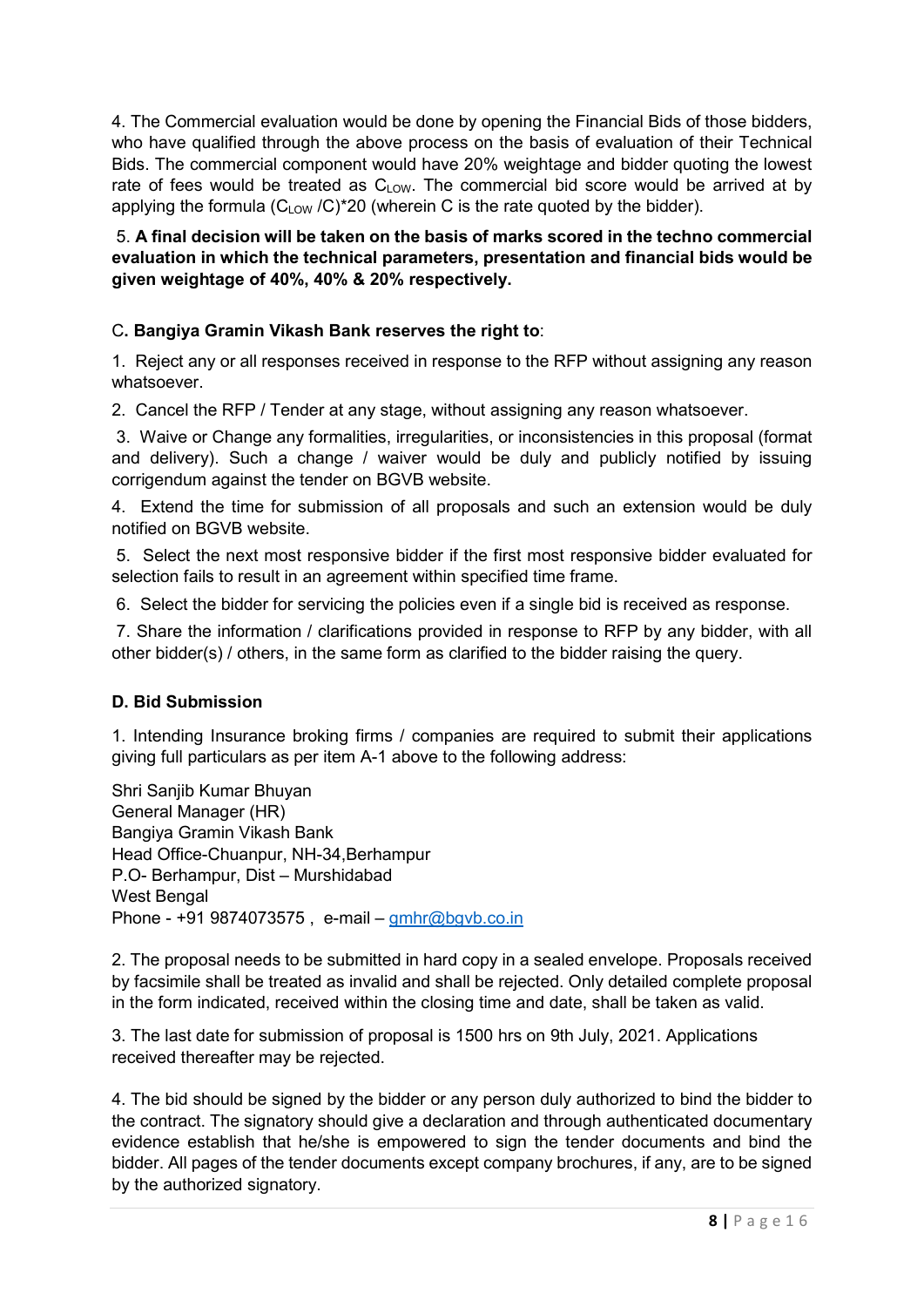5. The bid should contain no interlineations, erasures or over-writings except as necessary to correct errors made by the bidder. In such cases, the person/s signing the bid should authenticate all such corrections by putting his / her full signature.

6. The bidder is expected to examine all instructions, forms, terms and conditions and technical specifications in the Bidding Documents. Failure to furnish any information required by the Bidding Documents or submission of a bid not substantially responsive to the Bidding Documents in every respect will be at the Bidder's risk and may result in rejection of the bid.

7. No columns of the tender should be left blank. Offers with insufficient information and Offers which do not strictly comply with the stipulations given above, are liable for rejection.

#### E. RFP Terms & Conditions

The following additional terms and conditions shall apply to the evaluation process:

(a) Bidder warranties - By submitting a Response, Bidder represents and warrants to BGVB that, as at the date of submission:

 (i) the Bidder has fully disclosed to BGVB in its Responses all information which could reasonably be regarded as affecting in any way BGVB's evaluation of the Response;

(ii) all information contained in the Bidder's Response is true, accurate and complete and not misleading in any way;

(iii) no litigation, arbitration or administrative proceeding is presently taking place, pending or to the knowledge of the Bidder threatened against or otherwise involving the Bidder which could have an adverse effect on its business, assets or financial condition or upon BGVB's reputation if the Response is successful;

(iv) the Bidder will immediately notify BGVB of the occurrence of any event, fact or circumstance which may cause a material adverse effect on the Bidder's business, assets or financial condition, or BGVB reputation or render the Bidder unable to perform its obligations under the BGVB agreement, if any or have a material adverse effect on the evaluation of the responses by BGVB; and

 (v) the Bidder has not and will not seek to influence any decisions of BGVB during the evaluation process or engage in any uncompetitive / unfair behaviour or other practice which may deny legitimate business opportunities to other Bidders.

 (b) Confidentiality – Bidder must keep confidential any information received from or about BGVB as a result of or in connection with the submission of the Response. All such information received from BGVB, including those in subsequent communications, shall be deemed confidential and may be used only in connection with the preparation of Bidder's Response. Unless expressly agreed in writing prior to submissions, bidder responses are not confidential

and may be used by BGVB in whole or part. BGVB however, will not disclose the information provided by Bidder in a Response other than to its affiliates or to its professional advisors, unless required otherwise by any provisions of law. Additionally and at any point of the evaluation and selection process, BGVB may require the Bidder to execute a 'Non Disclosure Agreement' (NDA), if the Bidder has not executed an NDA with BGVB previously.

(c) Disclaimer – Whilst all reasonable care has been taken in compiling this RFP document, and the figures, documents and details in this document or in subsequent communications hereafter are presented in good faith; no warranty or guarantee (express or implied) is given by BGVB as to the completeness or accuracy of the responses or any information provided in or in connection with it. Further, to the maximum extent permitted by law: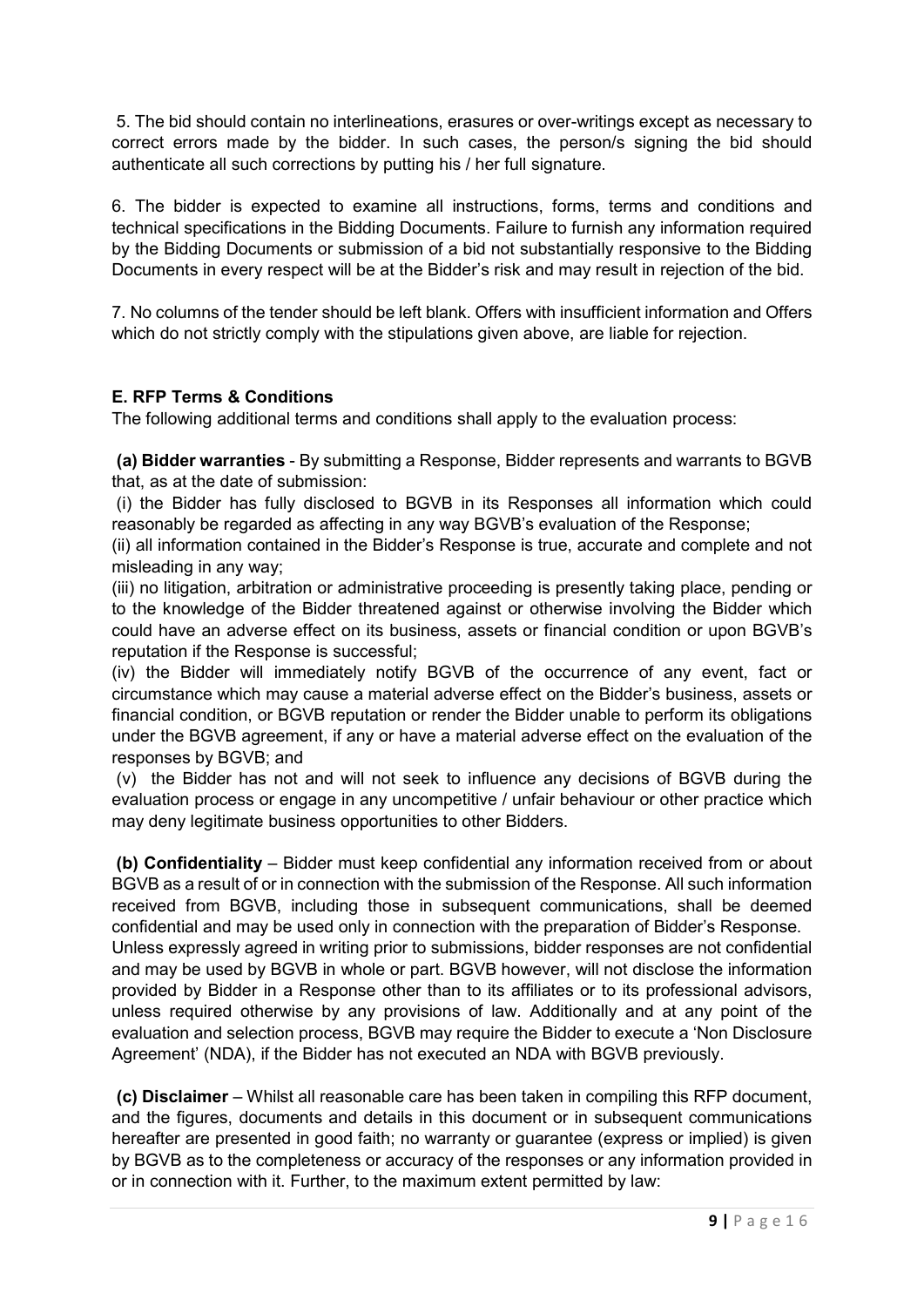i. BGVB, its officers, employees and agents will not be liable in any way whatsoever for any loss, damage, cost or expense (including without limitation any liability arising from any fault or negligence on their part) arising from the evaluation process; and

ii. Each Bidder indemnifies BGVB from all claims, suits, demands, proceedings, actions, liabilities, damages and costs which may arise under statute, law, equity or otherwise arising form, whether directly or indirectly, or in connection with the evaluation and selection process.

(d) This RFP is not an offer to contract, nor should it be construed as such; it is a definition of specific BGVB requirements and an invitation to recipients to submit a responsive proposal addressing such requirements. BGVB reserves the right to not to make any selection and / or not enter into any agreement pursuant to this RFP.

(e) It should be understood that your response to this RFP constitutes an offer to do business on the terms stated in your response and that, should a contract be awarded to you, BGVB may, at its option, incorporate all or any part of your response to this RFP in the contract. BGVB reserves the right to accept your offer without further discussions and without any additional opportunity for you to amend, supplement or revise your submitted offer.

(f) BGVB's right to verify - BGVB reserves the right to conduct a site survey or obtain other evidence of facilities, resources, and managerial, financial and Bidder performance abilities prior to announcing the successful Bidder or awarding an agreement under this evaluation process.

(g) Financial documents - BGVB may request additional financial/business information from the Bidder at its discretion.

(h) Termination/or suspension of evaluation process - BGVB reserves the right to suspend or terminate the Bidder evaluation process (in whole or in part) at any time in its absolute discretion and without liability to the Bidder or any third party. Bidders will be notified if any suspension or termination occurs but BGVB is not obliged to provide any reasons.

(i) Other Rights - Without limiting its rights under any other clause of this evaluation process or at law, and without liability to the Bidder or any third party, BGVB may at any stage of the evaluation process:

- (i) Require additional information from a Bidder;
- (ii) Change the structure and timing of the evaluation process;
- (iii) Terminate further participation in the evaluation process by a Bidder;
- (iv) Negotiate with more than one Bidder;
- (v) Terminate negotiations being conducted with a Bidder;
- (vi) Vary or extend the timetable and evaluation process
- (vii) Accept any non-complying Response; or

(viii) Vary the terms and conditions of the evaluation process or specifications or requirements at any time.

 (j) Responsibility for Costs - Bidder is responsible for all costs, expenses or liabilities incurred by them or on their behalf in relation to the evaluation process (including in relation to providing BGVB with the response, the revised response or any additional information).

(k) Non-Reliance by Bidder – The Bidder, by submitting a Response, acknowledges that: (i) it does not rely on any information, representation or warranty, whether oral or in writing or arising from other conduct, other than that specified in this RFP or otherwise provided by BGVB in writing;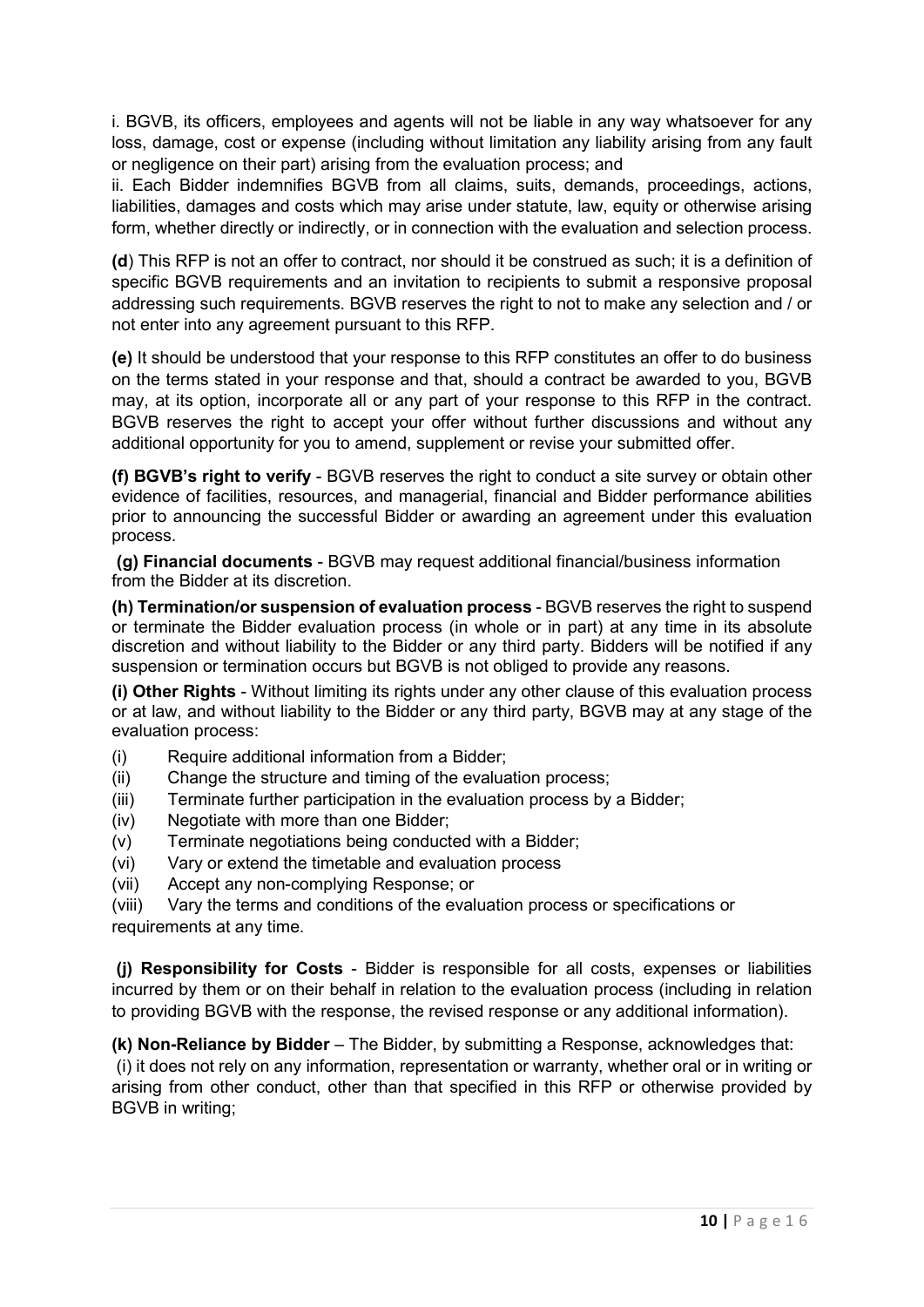(ii) it has made its own inquiries as to regarding the risks, contingencies and other circumstances that may have an effect on the Bidder's Response as well as the accuracy, currency or completeness of such information; and

(l) BGVB's right to vary - BGVB reserves the right to vary any aspect of this evaluation process / RFP without liability to Bidder. Where BGVB varies any aspect of this evaluation process or the RFP, BGVB shall notify that variation.

 (m)Incorporation of Responses into agreement - The successful Bidder as concluded by BGVB shall sign a Service Level Agreement (SLA) agreement. BGVB may, at its sole discretion, incorporate any portion of any successful Response of a successful Bidder in to the final SLA agreement.

 (n) Precedence of Documents - If there is any inconsistency between the terms of this RFP and any of its annexures, schedules or attachments then, unless the contrary is explicitly stated in this RFP, the terms of the RFP will prevail to the extent of any inconsistency.

(o) Governing Laws & Dispute Resolution - The RFP and selection process shall be governed by and construed in accordance with the laws of India. Any dispute arising out of the RFP process shall be referred to arbitration under the Arbitration & Conciliation Act, 1996. The arbitral tribunal shall consist of three arbitrators - one each to be appointed by BGVB and Bidder and the two appointed arbitrators then appointing an umpire. The venue of arbitration shall be Mumbai. Any appeal will be subject to the exclusive jurisdiction of courts at Mumbai.

(p) Governing Language – The proposal, all correspondences / communications and other documents pertaining to the contract shall be written in English

(q) Force Majeure – Any failure or delay by Insurance Broker or Bank in performance of its obligation, to the extent due to any failure or delay caused by fire, flood, earthquake or similar elements of nature, or acts of God, war, terrorism, riots, civil disorders, rebellions or revolutions, acts of government authorities or other events beyond the reasonable control of non-performing Party

i.e. a Force Majeure event is not a default or a ground for termination. If Force Majeure event arises the Insurance Broker shall promptly notify Bank in writing of such conditions and the cause thereof. Unless otherwise agreed by BGVB in writing, the Insurance Broker shall continue to perform its obligations under the contract as far as is reasonably practical, and shall seek all reasonable alternative means for performance not prevented by the Force Majeure event.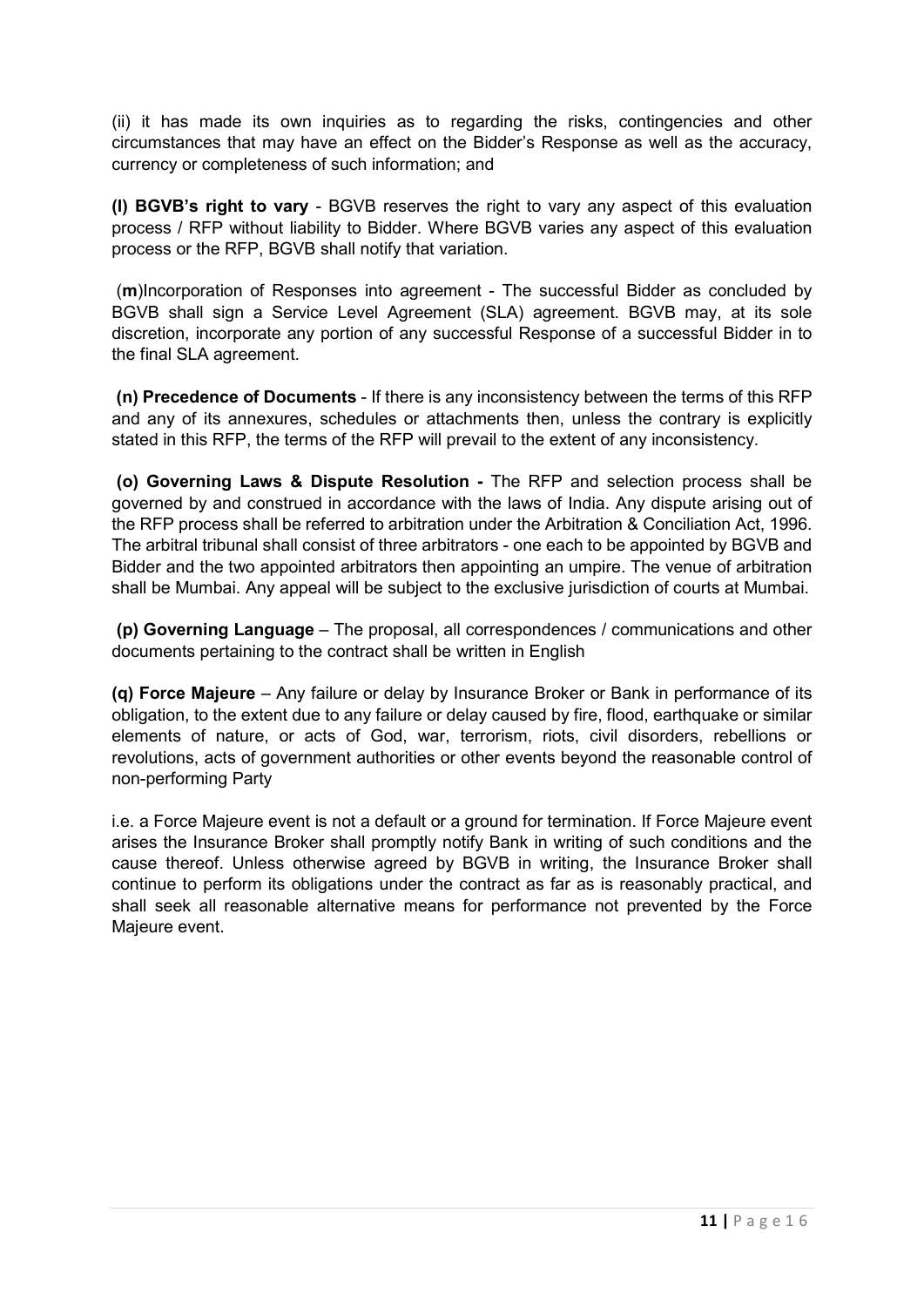# Particulars of the Company **Annexure-I** Annexure-I

| SI             | <b>Particulars</b>                                                                                                                                        | Responses | Documents to be submitted                                                                                                     |
|----------------|-----------------------------------------------------------------------------------------------------------------------------------------------------------|-----------|-------------------------------------------------------------------------------------------------------------------------------|
| $\mathbf{1}$   | Name of the Company                                                                                                                                       |           | Copy of Certificate<br>under<br><b>Companies Act</b>                                                                          |
| $\overline{2}$ | <b>Registered Office Address</b>                                                                                                                          |           | As per records                                                                                                                |
| 3              | Type of License                                                                                                                                           |           | Copy of original license issued<br>by IRDA while granting the<br>license and confirmation that<br>the entity can do business. |
| 4              | Number of years in operation in India<br>i.e. License Issuance / Renewal Date<br>License Copies (including renewal                                        |           | (including<br>License<br>Copies<br>renewal)                                                                                   |
| 5              | Employee Strength (As on March 31,<br>2021)                                                                                                               |           | <b>Auditors' Certificate</b>                                                                                                  |
| 6              | Details of Policies covering more than<br>10,000 lives                                                                                                    |           | <b>Auditors' Certificate</b>                                                                                                  |
| $\overline{7}$ | Revenues (Rs. In crore)<br>2020-21 (provisional, if not yet audited)<br>2019-20<br>2018-19<br>2017-18                                                     |           | <b>Audited Balance Sheets</b>                                                                                                 |
| 8              | Paid up Capital (Rs. in Cr.) (As per<br>latest Audited Balance Sheet but not<br>earlier than March 31, 2021)                                              |           | <b>Audited Balance Sheets</b>                                                                                                 |
| 9              | No. of offices (As on March 31, 2021)                                                                                                                     |           | <b>Auditors' Certificate</b>                                                                                                  |
| 10             | No. of Corporate Clients under Group<br>Mediclaim Policies (As on March 31,<br>2021)                                                                      |           | <b>Auditors' Certificate</b>                                                                                                  |
| 11             | <b>Total Group Health Insurance Premium</b><br>Placement for Corporate Clients (in cr.)<br>2020-21                                                        |           | <b>Auditors' Certificate</b>                                                                                                  |
| 12             | Health<br><b>Risk</b><br>in<br>Experience<br><b>Management Services</b>                                                                                   |           | <b>Auditors' Certificate</b>                                                                                                  |
| 13             | Details of Group Mediclaim                                                                                                                                |           | <b>Auditors' Certificate</b>                                                                                                  |
|                | Policies covering more than 10,000<br>lives                                                                                                               |           |                                                                                                                               |
| 14             | Details of Regional Rural Bank/Public<br>Sector<br>Banks/<br>Public<br>Sector<br>Undertakings being served as your<br>client for Group Mediclaim Policies |           | <b>Auditors' Certificate</b>                                                                                                  |
| 15             | Total number of claims lodged during<br>FY2020-21 under Group Mediclaim<br>Policies handled by you.                                                       |           | <b>Auditors' Certificate</b>                                                                                                  |
| 16             | Total Amount of claims lodged during<br>FY2019-20 under Group Mediclaim<br>Policies handled by you                                                        |           | <b>Auditors' Certificate</b>                                                                                                  |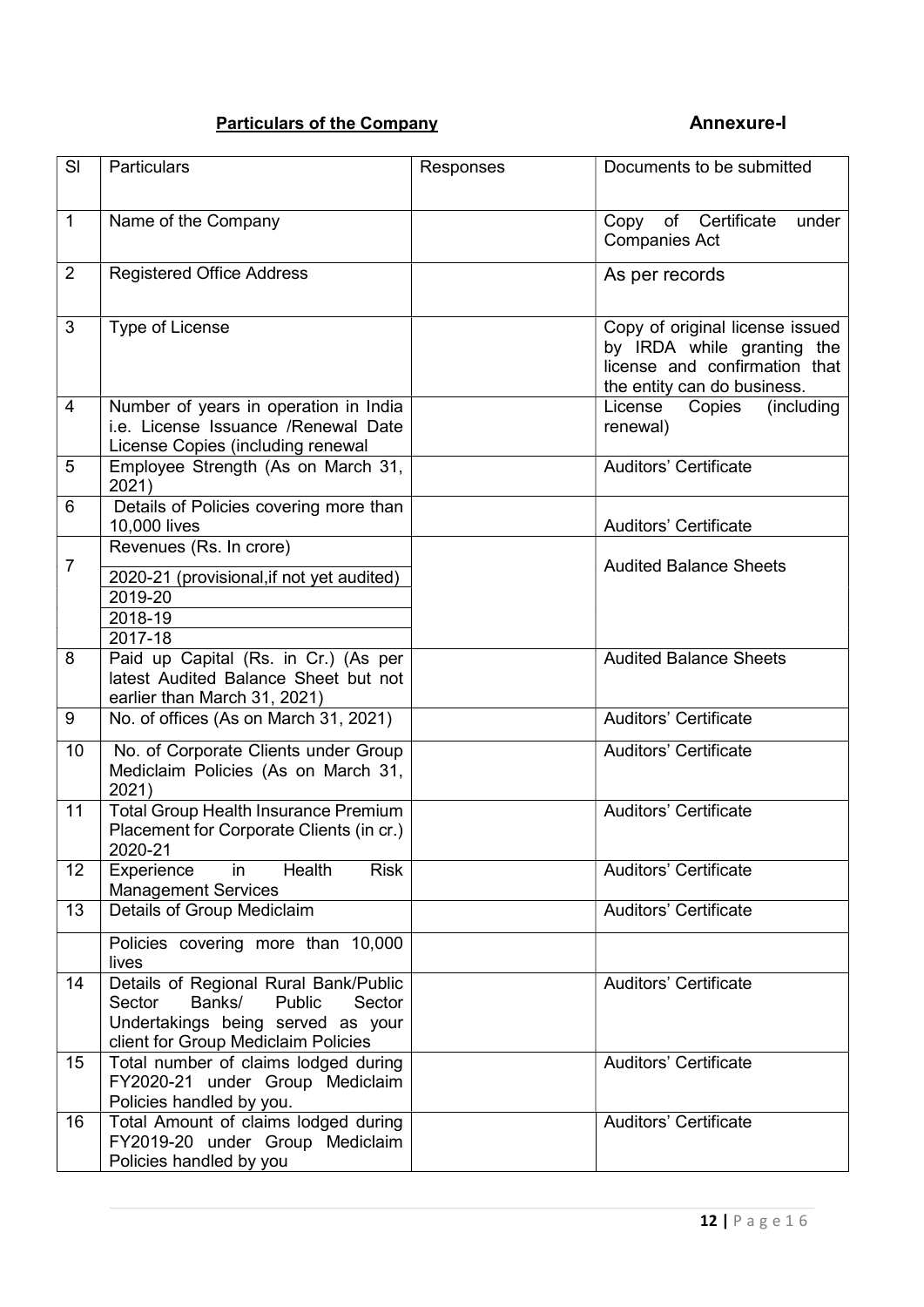| 17 | Total number of claims settled during<br>FY 2020-21 under Group Mediclaim<br>Policies handled by you                                                | <b>Auditors' Certificate</b> |
|----|-----------------------------------------------------------------------------------------------------------------------------------------------------|------------------------------|
| 18 | Total amount of claims settled during<br>FY 2020-21 under Group Mediclaim<br>Policies handled by you.                                               | Auditors' Certificate        |
| 19 | Percentage of claims settled to claims<br>lodged (number wise as well as amount<br>wise) during FY 2020-21 under Group<br>Mediclaim Polices handled | <b>Auditors' Certificate</b> |
|    |                                                                                                                                                     |                              |

#### Annexure-II

## Financial Bid for engagement of insurance broker for policy year 2021-22 (Weightage: 20%)

| <b>Particulars</b>                                      | (Percentage) |
|---------------------------------------------------------|--------------|
| Brokerage (to be received<br>from the insurance company |              |

#### Annexure-III

# Evaluation Criteria for Technical Evaluation (Weightage: 40%)

#### I. Operational & Financial Strength of the Firm (Group Marks – 50 ; Weightage – 20%)

| <b>SL</b>      | <b>Criterion</b>                                                    | <b>Points</b> | <b>Total</b> |
|----------------|---------------------------------------------------------------------|---------------|--------------|
| 1              | Number of years since license given by IRDA as on<br>March 31, 2021 |               | 10           |
|                | Between 7 to 8 Years                                                | 4             |              |
|                | Above 8 upto 10 years                                               | 6             |              |
|                | Above 10 upto 12 years                                              | 8             |              |
|                | Above12 years                                                       | 10            |              |
| $\overline{2}$ | Paid up capital (Rs. in Crore) as per latest Audited                |               | 10           |
|                | Balance Sheet but not earlier than March 31, 2021                   |               |              |
|                | Between 1 crore to 2 crore                                          | 4             |              |
|                | Above 2 crore to 3 crore                                            | 6             |              |
|                | Above 3 crore to 4 crore                                            | 8             |              |
|                | Above 4 crore                                                       | 10            |              |
| 3              | Annual Revenue (Rs. In Crore) as per latest Audited                 |               | 10           |
|                | Balance Sheet but not earlier than March 31, 2021                   |               |              |
|                | Between 5 crore to 10 crore                                         | 4             |              |
|                | Above 10 crore to 25 crore                                          | 6             |              |
|                | Above 25 crore to 50 crore                                          | 8             |              |
|                | Above 50 crore                                                      | 10            |              |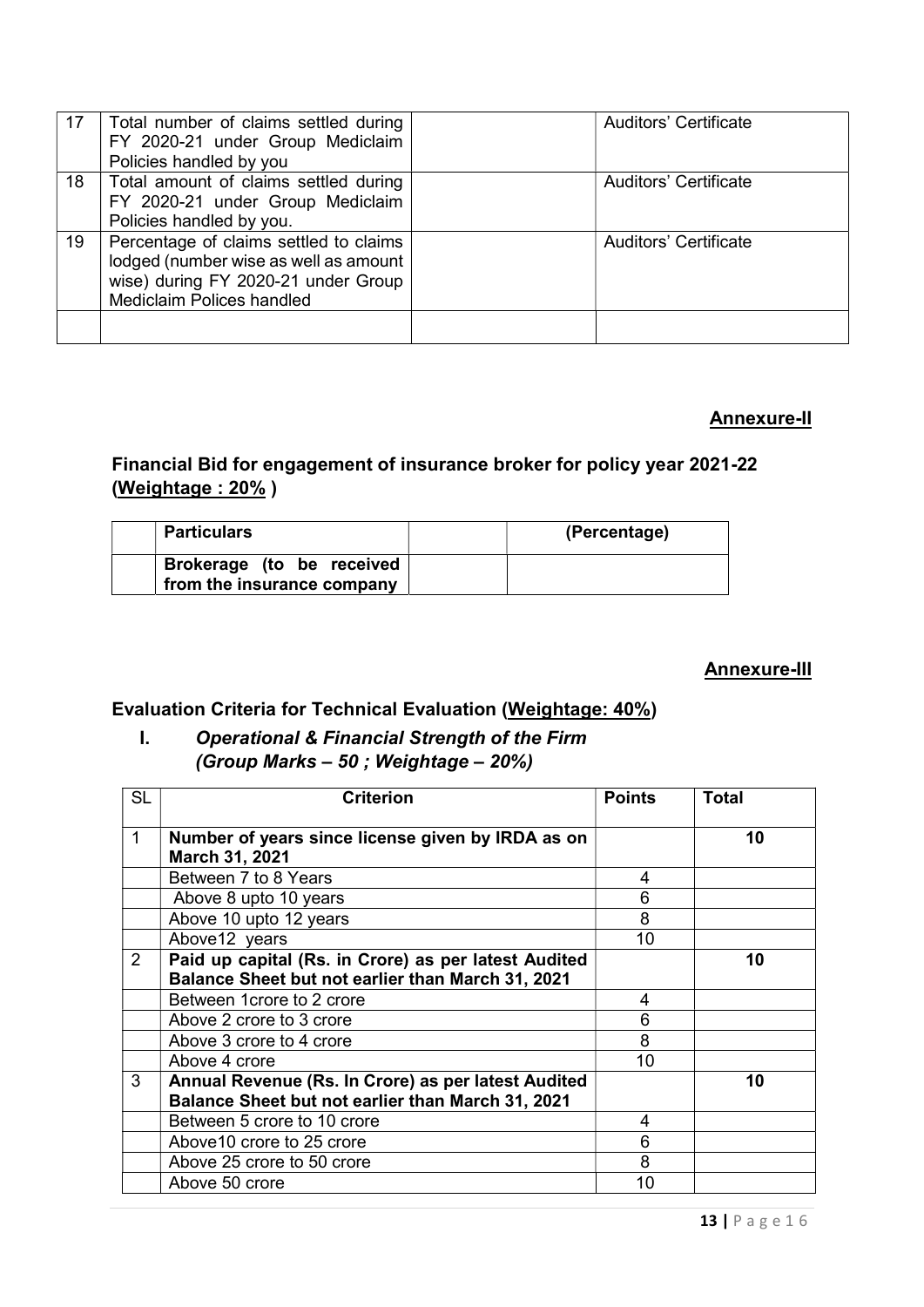| Δ | <b>Number of Employees</b> |    | 20 |
|---|----------------------------|----|----|
|   | Between 100 to 200         |    |    |
|   | More than 200 upto 250     | 10 |    |
|   | More than 250 upto 300     | 15 |    |
|   | More than 300              | 20 |    |

# II. Experience in Handling Group Health Insurance Policies (Group Marks – 50 ; Weightage – 30%)

| <b>SL</b>    | <b>Criterion</b>                                                                                                                                                          | <b>Points</b> | <b>Total</b> |
|--------------|---------------------------------------------------------------------------------------------------------------------------------------------------------------------------|---------------|--------------|
| $\mathbf{1}$ | <b>Overall Group Health Premium placed for Corporate</b><br>Clients (Rs. in crore)                                                                                        |               | 15           |
|              | Upto 20 crore                                                                                                                                                             | 5             |              |
|              | More than 20 upto 40                                                                                                                                                      | 8             |              |
|              | More than 40 upto 100                                                                                                                                                     | 12            |              |
|              | More than 100                                                                                                                                                             | 15            |              |
|              |                                                                                                                                                                           |               |              |
| 2            | Number of Corporate Group Mediclaim Policies<br>brokered having coverage of minimum 10,000<br>people                                                                      |               | 15           |
|              | One (1) Policy                                                                                                                                                            | 5             |              |
|              | Two(2) Policies                                                                                                                                                           | 8             |              |
|              | Three(3) Policies                                                                                                                                                         | 12            |              |
|              | Four(4) Policies                                                                                                                                                          | 15            |              |
|              |                                                                                                                                                                           |               |              |
| 3            | Number of Regional Rural Bank/Public Sector<br>Banks/ Public Sector Undertakings Group<br>Mediclaim Policies in line with IBA Medical<br><b>Insurance Scheme brokered</b> |               | 20           |
|              | One (1) Policy                                                                                                                                                            | 5             |              |
|              | Two(2) Policies                                                                                                                                                           | 10            |              |
|              | Three(3) Policies                                                                                                                                                         | 15            |              |
|              | Four(4) Policies                                                                                                                                                          | 20            |              |

III. Claims Handling Capabilities (under Group Mediclaim Policies) (Group Marks – 50 ; Weightage – 30% )

| <b>SL</b>    | <b>Criterion</b>                                                                                | <b>Points</b>  | Total |
|--------------|-------------------------------------------------------------------------------------------------|----------------|-------|
| 1            | Total number of claims lodged in a year under Group<br><b>Medicialm Policies handled by you</b> |                | 5     |
|              | Upto 10,000                                                                                     | 2              |       |
|              | More than 10,000 up to 20,000                                                                   | 3              |       |
|              | More than 20,000 up to 30,000                                                                   | 4              |       |
|              | More than 30,000                                                                                | 5              |       |
|              |                                                                                                 |                |       |
| $\mathbf{2}$ | Amount of claims lodged under Group Mediclaim                                                   |                | 5     |
|              | <b>Policies (Rs. in Crores</b>                                                                  |                |       |
|              | Upto 20                                                                                         | $\overline{2}$ |       |
|              | More than 20 up to 40                                                                           | 3              |       |
|              | More than 40 up to 60                                                                           | 4              |       |
|              | More than 60                                                                                    | 5              |       |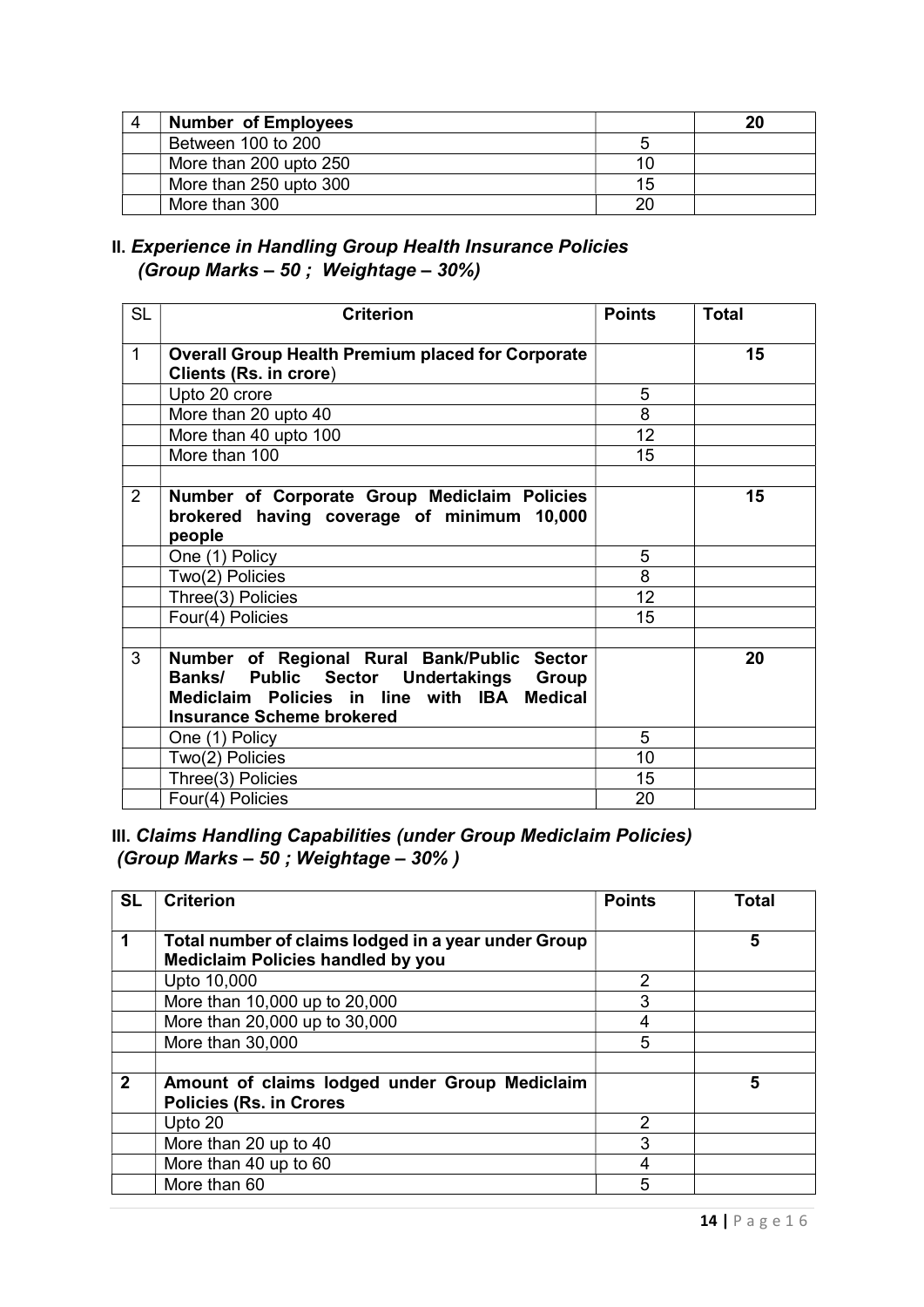| 3 | Total number of claims settled under Group<br><b>Mediclaim Policies</b>                 |                | 10 |
|---|-----------------------------------------------------------------------------------------|----------------|----|
|   | Upto 10,000                                                                             | 4              |    |
|   | More than 10,000 up to 20,000                                                           | 6              |    |
|   | More than 20,000 up to 30,000                                                           | 8              |    |
|   | More than 30,000                                                                        | 10             |    |
|   |                                                                                         |                |    |
| 4 | Amount of claims settled under Group Mediclaim<br><b>Policies (Rs. in Crores)</b>       |                | 10 |
|   | Upto 20                                                                                 | 4              |    |
|   | More than 20 up to 40                                                                   | $\overline{6}$ |    |
|   | More than 40 up to 60                                                                   | 8              |    |
|   | More than 60                                                                            | 10             |    |
| 5 | % of Claims settled by number to claims lodged<br>(under Group Mediclaim Policies only) |                | 10 |
|   | Upto 75%                                                                                | 4              |    |
|   | More than 75% to 85%                                                                    | 6              |    |
|   | More than 85% to 95%                                                                    | 8              |    |
|   | More than 95%                                                                           | 10             |    |
|   |                                                                                         |                |    |
| 6 | % of Claims settled by amount to claims lodged                                          |                | 10 |
|   | (under Group Mediclaim Policies only)                                                   |                |    |
|   | Upto 75%                                                                                | 4              |    |
|   | More than 75% to 85%                                                                    | 6              |    |
|   |                                                                                         |                |    |
|   | More than 85% to 95%                                                                    | 8              |    |

## IV. Presentation: (weightage: 40% )

Top six (6) eligible bids in terms of Technical Bids will be invited to make a presentation to an internal committee constituted for the purpose. In case of tie, all companies at sixth rank will be invited to make the presentation. The internal committee will rank the presentations. All six (6) participants would be informed about their rank in the presentation.